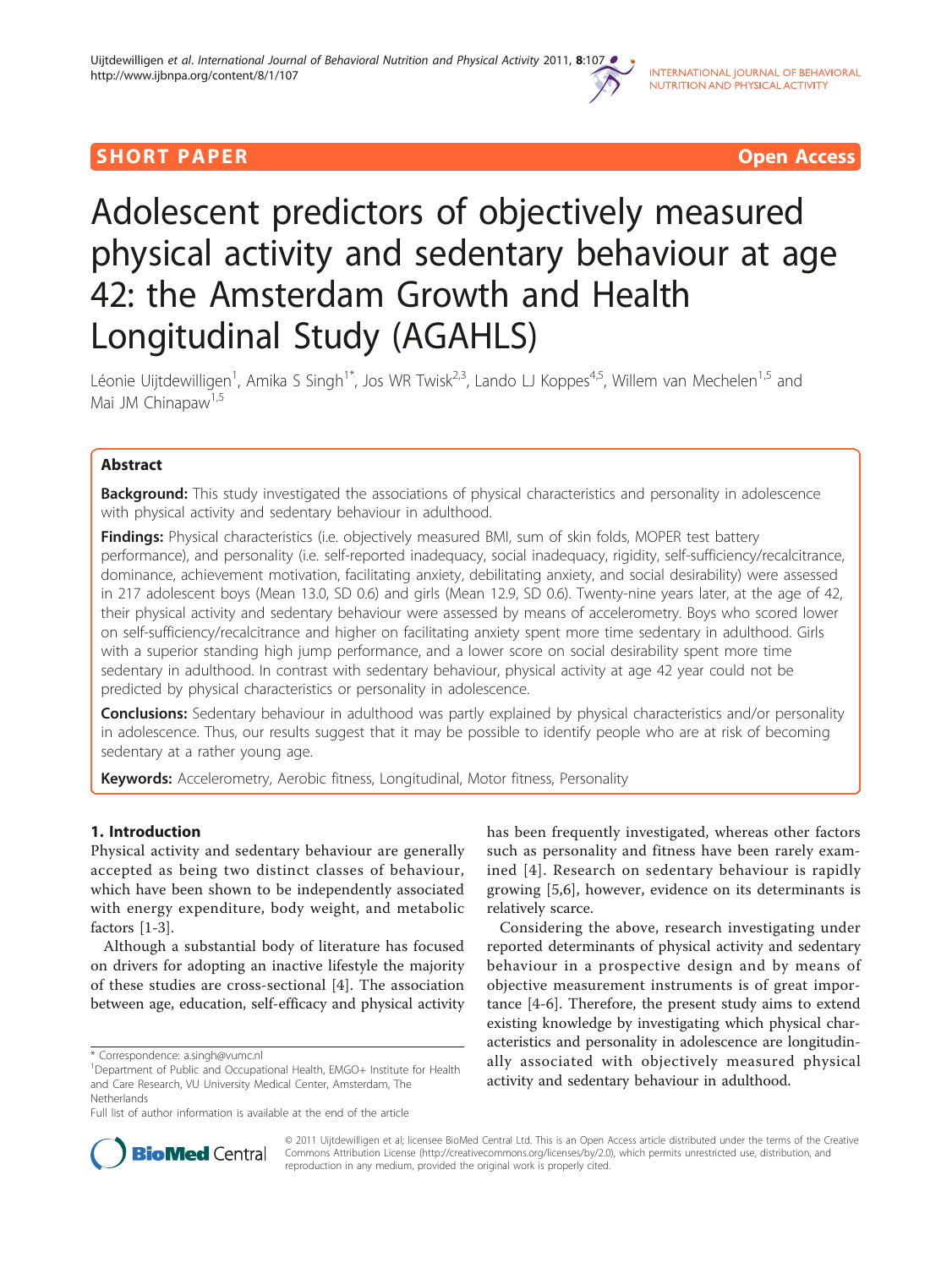# 2. Methods

### 2.1 Participants and procedures

We used data collected at wave 1 (1976/77) and wave 10 (2006) of the Amsterdam Growth and Health Longitudinal Study (AGAHLS). This longitudinal study started in 1976/1977 monitoring growth, health, and lifestyle in more than 600 boys and girls aged 13 years. The study rationale, recruitment procedures and protocol have been reported in detail elsewhere [\[7](#page-4-0)]. We included participants with physical characteristics and/or personality data at wave 1 and data on physical activity and/or sedentary time at wave 10, resulting in a sample of 217 participants (33% of the baseline sample; 42% male). Compared to those with complete data, participants without wave 10 data had a significant higher BMI, performed better in the arm pull test and scored higher on social desirability at baseline. The AGAHLS was approved by the medical ethics committee of the VU University Medical Center, Amsterdam, The Netherlands. All subjects gave their written informed consent [[7\]](#page-4-0).

# 2.2 Measurements in adolescence

#### 2.2.1 Physical characteristics

Body height and weight were measured using a Harpenden digital readout, wall-mounted or portable stadiometer (Holtain, UK), and a spring balance (Van Vucht, the Netherlands), and BMI (kg/m $^2)$  was calculated. The sum of four skin folds (biceps, triceps, subscapular and supraliliac) was used as indicator of body fatness and measured with a Harpenden calliper (Holtain, UK) [[8\]](#page-4-0).

Aerobic fitness was assessed by measuring the maximal oxygen uptake (VO<sub>2</sub>max) while running on a treadmill (Quinton 18-45, USA). During the entire run, the expired air was analysed on  $O_2$  and  $CO_2$  by the Ergoanalyzer (Jaeger, the Netherlands), and subsequently expressed in  $VO<sub>2</sub>max$  (ml·min·kg<sup>-2/3</sup>) relative to the individuals' body weight [[9\]](#page-4-0).

Muscular fitness, i.e. the respondents' strength, speed, flexibility and endurance capacity was measured by means of the MOPER test battery including 8 different tests. The MOPER components are described in table 1 [[10](#page-4-0)]. Validity and reliability of the MOPER tests have been shown to be acceptable in children [\[11,12](#page-4-0)].

# 2.2.2 Personality

Personality traits were assessed using the youth versions of the Dutch Personality Inventory (DPI) [\[13](#page-4-0)], and the Achievement Motivation Test (AMT) [[14\]](#page-4-0). The DPI assessed the participant's inadequacy, social inadequacy, rigidity, self-sufficiency/recalcitrance, and dominance. The AMT assessed the participants' achievement motivation, facilitating anxiety, debilitating anxiety, and social desirability. Psychometric properties of the DPI and AMT are presented in table [2.](#page-2-0)

#### Table 1 Description of the 8 MOPER elements

| <b>MOPER test</b>        | <b>Description</b>                                                                                                             |
|--------------------------|--------------------------------------------------------------------------------------------------------------------------------|
| Strength                 |                                                                                                                                |
| 1. Arm pull              | The maximal force (in kg) pulled with the preferred<br>arm while standing                                                      |
| 2. Standing high<br>jump | The maximal standing vertical jump height (in cm)                                                                              |
| 3. Flexed arm<br>hang    | Maximal time (in sec) that eyes were kept above a<br>horizontal bar hanging in a bent arm position                             |
| 4. 10 leg lifts          | Time (in sec) needed for lifting the legs 10 times<br>from horizontal to vertical position with stretched<br>knees while lying |
| Speed                    |                                                                                                                                |
| 5. Sprinting             | Time (in sec) needed to run 10 times between two<br>lines which were 5 meters apart                                            |
| 6. Plate tapping         | Time (in sec) needed to tap 50 times with 'best'<br>hand between two plates which were 75 centimetres<br>apart                 |
| Flexibility              |                                                                                                                                |
| 7. Sit-and-reach         | Maximal reach (in cm) while sitting with extended<br>knees                                                                     |
| <b>Fndurance</b>         |                                                                                                                                |
| 8. Endurance<br>run      | Maximal distance (in km) covered in 12 minutes                                                                                 |

# 2.3 Objectively measured physical activity levels and sedentary time in adulthood

Physical activity was objectively measured using Acti-Graph accelerometers (Model GT1M, ActiGraph, LLC, Fort Walton Beach, FL). At age 42, 345 participants were instructed to wear an accelerometer attached to a provided waist belt, for eight consecutive days during waking hours but not during water activities. The accelerometers were set to record acceleration and movement frequency at 60-second epochs. Data were considered eligible for analyses if the respondent had worn the accelerometer for at least one day for  $\geq 500$ minutes per day. From the accelerometer data we computed two scores: physical activity (counts/min), and time spent sedentary (min/day) [\[15](#page-4-0)].

In total, 104 participants (30%) did not provide Acti-Graph data. Subjects with and without ActiGraph data were reasonably equal in terms of self-reported physical activity and sedentary behaviour. Of the remaining 241 participants, 12 (5%) wore the accelerometer for < 500 minutes per day and were thus excluded from analyses. Those participants recorded significantly less counts per minute, less sedentary time and less wearing days.

### 2.4 Statistical analyses

We conducted all analyses for males and females separately. We used multiple regression analyses to investigate the associations of physical characteristics and personality in adolescence with physical activity (counts/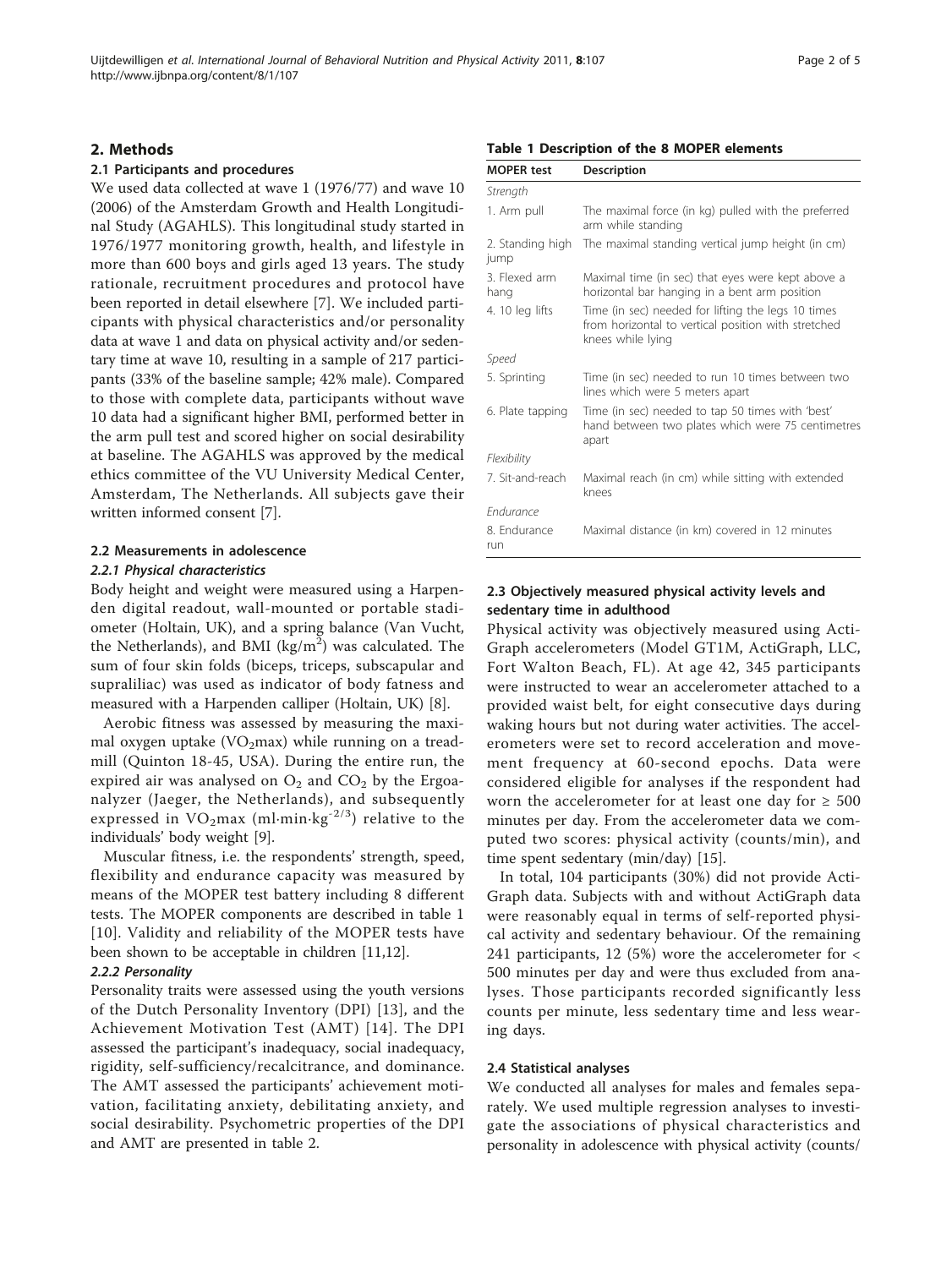| Construct                                                                                  |    | # items Scoring                                                                            | <b>Reliability</b>                    | Validity                                                                                           |
|--------------------------------------------------------------------------------------------|----|--------------------------------------------------------------------------------------------|---------------------------------------|----------------------------------------------------------------------------------------------------|
| DP <sup>a</sup>                                                                            |    |                                                                                            | Chronbachs alpha <sup>b</sup>         | Correlations with school/parent report                                                             |
| Inadequacy<br>(e.g. having vague physical complaints)                                      | 28 | Example question: I do not<br>make friends easily                                          | .85; .87                              | -.20 (cognitive functioning)<br>-.25 (concentration, ability to work<br>on and work independently) |
| Social inadequacy<br>(e.g. avoiding social contacts)                                       | 13 | Scale: true (scored 2), not<br>true (scored 0), ? (scored 1)<br>for all questions          | .75: .82                              | .26 (behavioural assessment)                                                                       |
| Rigidity<br>(e.g. the need for regularity)                                                 | 25 | Sum score: the higher the<br>more                                                          | .76; .83                              | .26 (cognitive functioning)<br>.22 (achievement motivation)                                        |
| Self-sufficiency/recalcitrance<br>(e.g. mistrust of others)                                | 24 |                                                                                            | .74; .75                              | -.23 (cognitive functioning)<br>-.27 (social-motivational functioning)                             |
| Dominance<br>(e.g. trying to be the boss)                                                  | 15 |                                                                                            | .59; .70                              | .19 (parental perception of child)                                                                 |
| AMT <sup>c</sup>                                                                           |    |                                                                                            | Test-retest correlations <sup>a</sup> | Correlations with grades <sup>e</sup>                                                              |
| Achievement motivation<br>(e.g. the need to achieve)                                       | 39 | Example question: I feel<br>sometimes/seldom/never<br>bored                                | .48: .74                              | .18: .35                                                                                           |
| Facilitating anxiety<br>(fear of failure, leading to higher<br>achievements)               | 17 | Scale: all questions have<br>different answering options<br>on a three or four point scale | .46; .68                              | .05: .17                                                                                           |
| Debilitating anxiety<br>(fear of failure, leading to lower<br>achievements)                | 15 | Sum score: the higher the<br>more                                                          | .47: .72                              | $-17; -25$                                                                                         |
| Social desirability<br>(e.g. the tendency to give the most<br>socially acceptable answers) | 23 |                                                                                            | .40; .81                              | .01; .07                                                                                           |

#### <span id="page-2-0"></span>Table 2 Psychometric properties of the personality constructs based on figures of Luteijn et al. [\[13](#page-4-0)] and Hermans [[14\]](#page-4-0)

<sup>a</sup> DPI = Dutch Personality Inventory

<sup>b</sup> Numbers represent a range of Chronbachs alpha among different experimental groups (i.e. primary school pupils, secondary school pupils and 'general')

 $c$  AMT = Achievement Motivation Test

<sup>d</sup> Numbers represent a range of test-retest correlations among boys and girls in different age groups

e Numbers represent a range of correlations between the ATM constructs and grades during different periods of the curriculum (i.e. Christmas and grade transition)

min) and sedentary behaviour (min/day) in adulthood. We entered all physical characteristics in one block while correcting for skeletal maturation, and removed variables with the lowest p-value from the model until only variables with a p-value < .05 remained. The same was done for personality, though we did not correct for skeletal maturation in these analyses. For all analyses we used the Statistical Package of Social Sciences, 15.0 for Windows (SPSS inc., Chicago, Illinois, USA).

### 3. Results

Table 3 presents descriptive data of the participants during adolescence and adulthood.

Multivariate regression analyses revealed no significant associations between physical characteristics and/or personality in adolescence and physical activity in adulthood (data not shown). Regarding sedentariness, in males, a lower score on self-sufficient/recalcitrant and a higher score on facilitating anxiety was associated with more minutes spent sedentary in adulthood. In females, a superior standing high jump performance, and a lower score on social desirability were associated with more minutes spent sedentary at age 42 (Table [4](#page-3-0)).

#### 4. Discussion

Previous studies suggest that people with an 'easy going' personality practice healthier lifestyles [\[16,17](#page-4-0)]. However, we found that male subjects who possessed more self-

#### Table 3 Descriptive data of the male and female participants in adolescence and adulthood

|                                             | <b>Males</b> | $(N = 92)$ |       | <b>Females</b><br>$(N = 125)$ |
|---------------------------------------------|--------------|------------|-------|-------------------------------|
|                                             | Mean         | S.D.       | Mean  | S.D.                          |
| Adolescence                                 |              |            |       |                               |
| Age (y)                                     | 13.0         | 0.6        | 12.9  | 0.6                           |
| Height (cm)                                 | 157.9        | 7.7        | 159.8 | 7.8                           |
| Weight (kg)                                 | 41.8         | 6.4        | 45.4  | 7.5                           |
| BMI $(kq/m2)$                               | 16.9         | 1.4        | 17.7  | 2.1                           |
| Sum of four skin folds (cm)                 | 2.7          | 0.9        | 3.6   | 1.3                           |
| Adulthood                                   |              |            |       |                               |
| Physical activity (counts/min) <sup>d</sup> | 344.3        | 109.6      | 349.9 | 99.8                          |
| Sedentary time (min/day) <sup>d</sup>       | 517.7        | 89.5       | 457.8 | 70.4                          |
| Wear time accelerometer (days)              | 7.9          | 2.1        | 8.0   | 1.7                           |

<sup>a</sup> To be included in the analyses, participants had to wear the ActiGraph for at least one day, for ≥ 500 minutes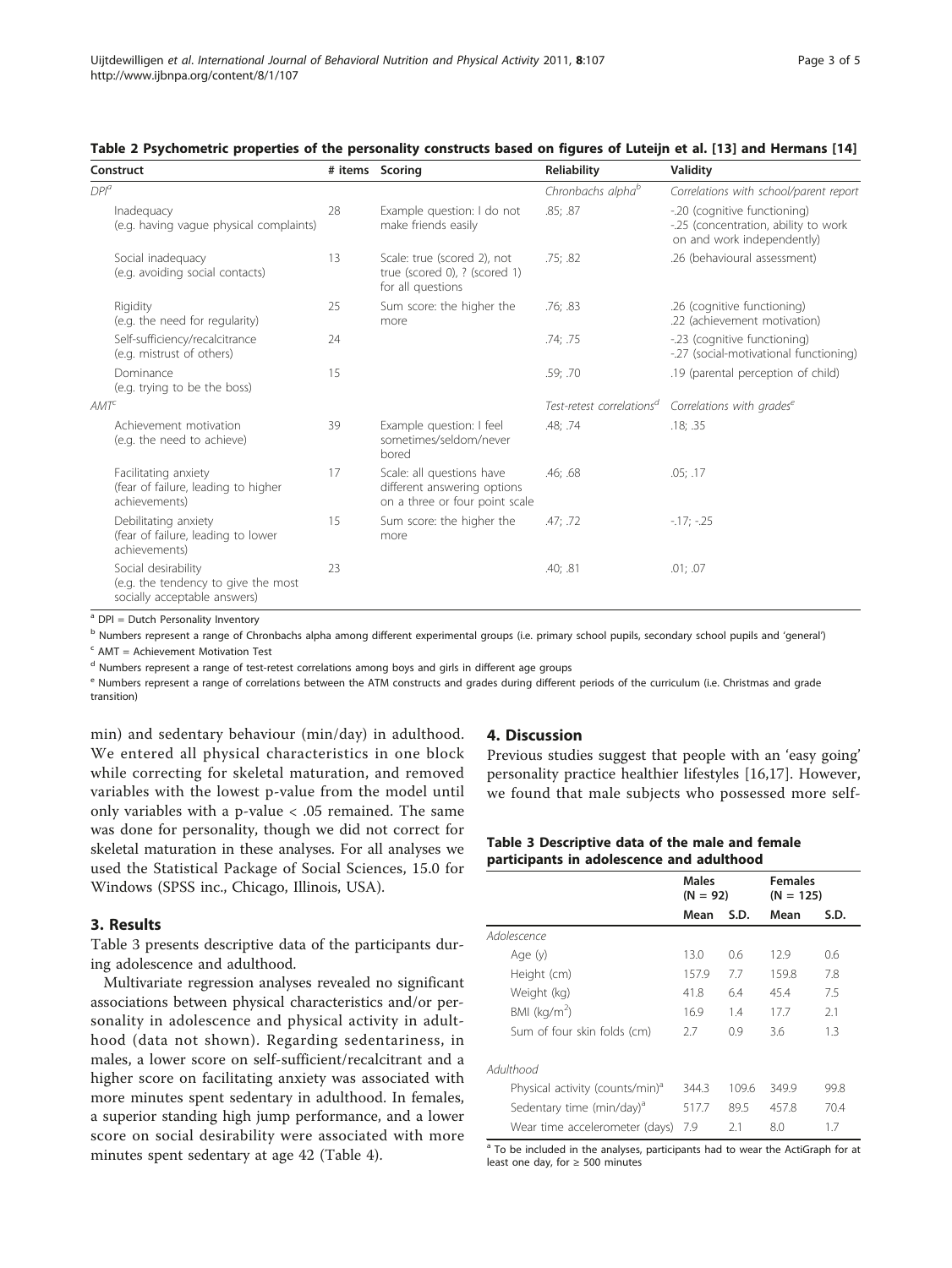<span id="page-3-0"></span>Table 4 Prediction model of sedentary time (min/day) at the age of 42 years for males and females

| Model          |                                    | Constant B |      | CI                         | p-<br>value | $R^{2a}$ |
|----------------|------------------------------------|------------|------|----------------------------|-------------|----------|
| Males          |                                    |            |      |                            |             |          |
| 1 <sup>b</sup> | Self-sufficiency/<br>recalcitrance | 639.01     |      | $-3.92 -6.82$ ;<br>$-1.01$ | .01         | 36.3     |
|                | Facilitating anxiety               |            | 5.13 | .08:<br>10.19              | < .05       |          |
| Females        |                                    |            |      |                            |             |          |
| 1 <sup>b</sup> | Social desirability                | 479.24     |      | $-4.35 -8.59$ ;<br>$-12$   | .04         | 4.3      |
| $2^c$          | Standing high jump                 | 376.55     | 2.82 | .26:5.39                   | .03         | 3.9      |

 $a$  Values of  $R^2$  are multiplied by 100, numbers represent percentages

<sup>b</sup> Model 1 included all personality characteristics entered in one block

<sup>c</sup> Model 2 included all physical characteristics entered in one block

sufficiency/recalcitrance were less sedentary as adults. Individuals with a more self-sufficient/recalcitrant personality, characterised by higher levels of rebellion and hostility [\[13\]](#page-4-0), might be more restless and volatile and thus engage in less sedentary behaviour.

Males who scored higher on facilitating anxiety, characterised by impulsivity and sensation/stimulation seeking, spent more time being sedentary in adulthood. Also, a superior standing high jump performance in girls was associated with more sedentary time in adulthood. Previous studies found that similar personality and physical characteristics were positively associated with physical activity; i.e. extravert and conscientious people were more physically active[[18](#page-4-0)], and sufficient levels of muscular fitness were predictors of physical activity at a later age [[19,20\]](#page-4-0). In our study these characteristics predicted sedentary time as well. This supports the assumption that physical activity and sedentary behaviour are two different types of behaviour [[1-3](#page-4-0)], and that people who are sufficiently physically active can be highly sedentary at the same time. Since little evidence on determinants of sedentary behaviour is available, more prospective research needs to be conducted to confirm our findings and establish the mechanisms causing these relationships.

To the best of our knowledge, up to now the association between social desirability and sedentary time has only been explored by Jago and colleagues [[21\]](#page-4-0). Although Jago and colleagues examined a slightly different study sample (10 to 14-year old Boy Scouts) with different measures (self-reported sedentary time instead of accelerometry) using a cross-sectional design, a comparable inverse association between social desirability and sedentariness was found. A possible explanation for this association might be that people with a less social desirable nature care less about prevailing norms in society and therefore participate less in social desirable

behaviour. Currently much attention is paid to initiatives trying to increase people's physical activity level and decrease their time spent sedentary [[22\]](#page-4-0). People who score low on social desirability may be less likely to participate in such initiatives.

# Limitations

Several limitations are noteworthy. First, participants were rather active as compared to the general Dutch population [[23\]](#page-4-0), which may be explained by the participants' relatively high educational background [[24\]](#page-4-0). Therefore, the current results may not be generalisable to the Dutch population. Second, our study sample significantly differed from the baseline sample and from subjects who did not provide ActiGraph data at age 42 which may have biased our results Third, accelerometry is not a gold standard for measuring physical activity nor sedentary time. Although accelerometry provides real time data storage, it does not provide qualitative information on the type of activity. Besides, accelerometry underestimates some activities, such as cycling. Since cycling is a common method of transportation in the Netherlands, underestimation of physical activity may have occurred. Therefore, our findings should be interpreted with caution.

#### Conclusion

Sedentary behaviour in adulthood was partly explained by physical characteristics and/or personality in adolescence. Our findings need to be confirmed in other studies.

#### Author details

<sup>1</sup>Department of Public and Occupational Health, EMGO+ Institute for Health and Care Research, VU University Medical Center, Amsterdam, The Netherlands. <sup>2</sup> Department of Health Sciences, Section Methodology and Applied Biostatistics, VU University Medical Center, Amsterdam, The Netherlands. <sup>3</sup>Department of Epidemiology and Biostatistics, VU University Medical Center, Amsterdam, The Netherlands. <sup>4</sup>Division Work and Employment, TNO, Hoofddorp, The Netherlands. <sup>5</sup>Body@Work, Research Center Physical Activity, Work and Health, TNO-VU University Medical Center, Amsterdam, The Netherlands.

#### Authors' contributions

LU performed the statistical analyses, interpreted the data and drafted the manuscript. AS participated in the design of the study, contributed to the analyses and interpretation of data and provided critical revision of the manuscript. JT participated in the fund raising, conception and design of the current study, provided statistical expertise and critical revision of the manuscript, and participated in the conception, design and data acquisition of AGAHLS. LK participated in the fund raising, conception and design of the study, and provided critical revision of the manuscript. WM provided critical revision of the manuscript, and participated in the conception, design, fund raising and data acquisition of AGAHLS. MC participated in the design of the study, contributed to the analyses and interpretation of data and provided critical revision of the manuscript. All authors read and approved the final manuscript.

#### Competing interests

The authors declare that they have no competing interests.